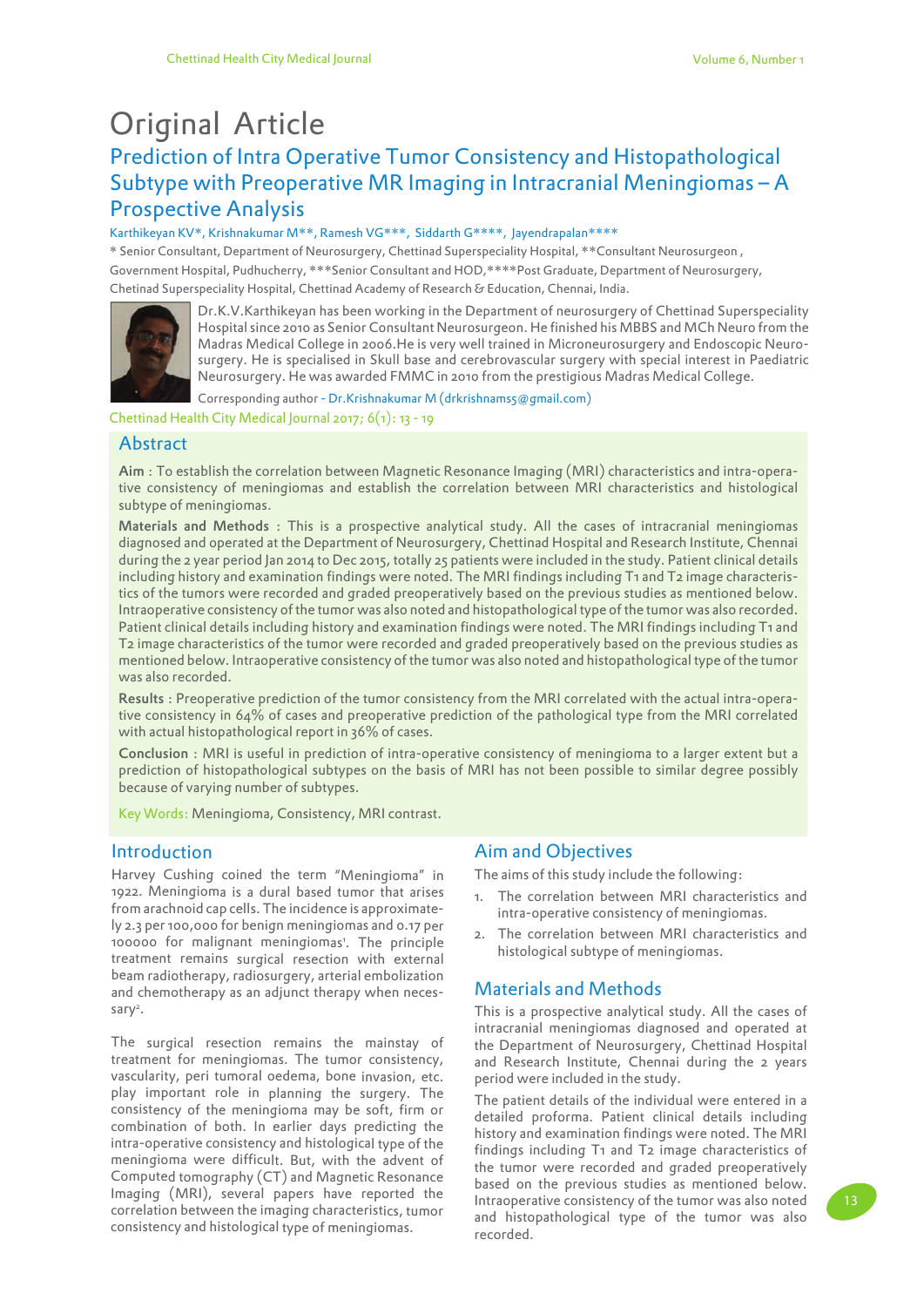#### Original Article Prediction of Intra Operative Tumor Consistency and Histopathological Subtype with Preoperative MR Imaging in Intracranial Meningiomas – A Prospective Analysis

Patient clinical details including history and examination findings were noted. The MRI findings including T1 and T2 image characteristics of the tumor were recorded and graded preoperatively based on the previous studies<sup>3</sup> as mentioned below. Intraoperative consistency of the tumor was also noted and histopathological type of the tumor was also recorded. MRI findings were grouped into three to correlate with consistency (Table 1) as follows.

|                                      | Group $1 \mid \text{Soft(T1-hypo-intensive and T2-hyper-fintense)}.$   |  |
|--------------------------------------|------------------------------------------------------------------------|--|
| Group2                               | Intermediate consistency(T1-iso-intense, T2- iso<br>to hyper-intense). |  |
| Group3                               | Firm (T1-hyper-intense and T2- hypo-intense).                          |  |
| Table 1: MRI Grouping of Meningiomas |                                                                        |  |

This was used to predict the tumor consistency preoperatively and the preoperative prediction was correlated with actual intraoperative consistency of the tumor.

Intraoperative consistency grading was made based on the 5 point scale described by Zada et al  $(2013)^4$ (Table 2)

| Grade-1                                                                                                  | Extremely soft tumor, internal debulking with<br>suction only.                                                                               |  |
|----------------------------------------------------------------------------------------------------------|----------------------------------------------------------------------------------------------------------------------------------------------|--|
| Grade-2                                                                                                  | Soft tumor, internal debulking mostly with<br>suction and remaining fibrous strands resected<br>with easily foldable capsule.                |  |
| Grade-3                                                                                                  | Average consistency, tumor cannot be freely<br>suctioned and requires mechanical debulking<br>and the capsule then folds with relative ease. |  |
| Grade-4                                                                                                  | Firm tumor, high degree of mechanical<br>debulking required and capsule remains<br>difficult to fold.                                        |  |
| Grade-s                                                                                                  | Extremely firm-calcified tumor, approaches<br>density of bone and capsule does not fold.                                                     |  |
| <b>Table 2 -</b> Intraoperative Grading of Meningiomas<br>as described by Zada et al (2013) <sup>4</sup> |                                                                                                                                              |  |

For convenience, the five point scale  $(Zada, 2013)^4$  was divided into three groups:

Group I: Zada grade - 1 and grade - 2. Group II: Zada grade - 3. Group III: Zada grade - 4 and grade -5.

Similarly MRI and histopathology prediction was made based on the T2 image characteristics (Table 3), and for

| Group I                                                           | (transitional<br>meningethelial<br>lso-intense<br>and<br>subtypes). |  |  |
|-------------------------------------------------------------------|---------------------------------------------------------------------|--|--|
| Group II                                                          | (fibroblastic and<br>Hypo-intense<br>psammomatous<br>subtypes).     |  |  |
| Group III                                                         | Hyper-intense (angioblastic subtypes),                              |  |  |
| Group IV                                                          | Other histopathological subtypes.                                   |  |  |
| <b>Table 3 -</b> T <sub>2</sub> Characteristics of Meningiomas on |                                                                     |  |  |

14 **Table 3 -** T<sup>2</sup> MRI and their histopathology prediction the purpose of study histopathology was divided into four groups.

Descriptive analysis of base line characteristics of the study population, location of tumor and grading and type of meningioma both before and after surgery was done. Frequencies and percentage was used for categorical variables. Mean and standard deviations were used for quantitative variables. The correlation between the preoperative and post-operative grading was done by cross tabulation. Percentage agreement was calculated by totaling the proportion of concordant pairs in cross tabulation. Kappa statistic and p-value was computed to assess the statistical significance of the agreement between pre and post-operative grading and type of tumor. IBM SPSS version 21 was used for statistical analysis.

# Observations & Results

A total of 25 participants were included in the final analysis. The minimum age of the study participants was 23 years and the maximum age was 60 years, with a mean of 43.20 years (SD 9.58). (Table 4 & Figure 1)

| Parameter         | Meen           | Medien    | 95% Cl |       | Standard | Minimum | Maximum        |
|-------------------|----------------|-----------|--------|-------|----------|---------|----------------|
|                   | Upper<br>Lower | Deviation |        |       |          |         |                |
| AGE<br>(In years) | 43.20          | 41.00     | 39.24  | 47.16 | 9.587    | 23      | ão.            |
|                   |                |           |        |       |          |         | <b>Section</b> |

**Table 4 -** Age distribution of study population (n=25)



Out of 25 study participants, 20(80%) were females and only 5 (20%) participants were males.

| Gender                                             | Frequency | Percentage |  |
|----------------------------------------------------|-----------|------------|--|
| Female                                             | 20        | 80.0       |  |
| Male                                               | 5         | 20.0       |  |
|                                                    | 25        | 100.0      |  |
| Table 5 - Gender distribution of study population: |           |            |  |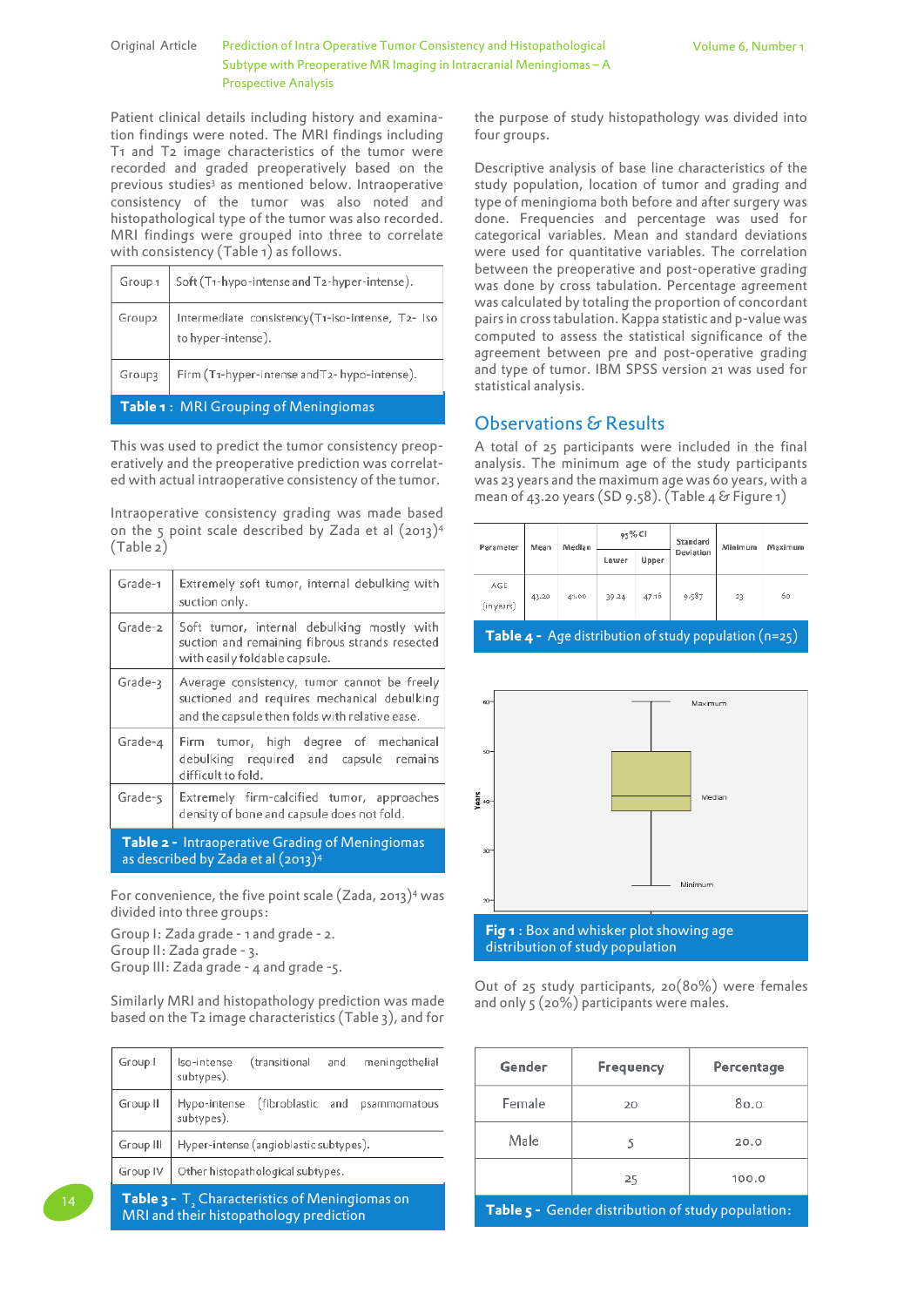Original Article Prediction of Intra Operative Tumor Consistency and Histopathological Subtype with Preoperative MR Imaging in Intracranial Meningiomas – A Prospective Analysis



| <b>MRIT</b> , intensity                      | Frequency | Percentage |  |
|----------------------------------------------|-----------|------------|--|
| Isointense                                   | 18        | 72.0       |  |
| Hypointense                                  |           | 18.0       |  |
| Hyperintense                                 | Ω         | 0.0        |  |
| Total<br>100.0<br>25                         |           |            |  |
| Table 7 - MRIT, intensity for tumor grading. |           |            |  |

T<sub>1</sub> MRI characteristics showed iso-intensity in 18 cases  $(72%)$ , hypo-intensity in 7 cases  $(18%)$  (Table 7).

| <b>MRIT</b> <sub>2</sub> intensity | Frequency | Percentage |
|------------------------------------|-----------|------------|
| Isointense                         |           | 24.0       |
| Hypointense                        |           | 32.0       |
| Hyperintense                       | 11        | 44.0       |
| Total                              | 25        | 100.0      |

#### **Table 8** -  $~$  MRI T $_{_2}$  intensity for tumor grading.

 $T<sub>2</sub>$  MRI intensity showed hyper-intensity in 11 cases  $(44%)$ , hypo-intensity in 8 cases (32%) and iso-intensity in 6 cases (24%) (Table 8).

|           | <b>Frequency</b> | Percentage |
|-----------|------------------|------------|
| Group I   | 11               | $-44.0$    |
| Group II  |                  | 28. o      |
| Group III | 7                | 28.o       |
| Total     | 25               | 100.0      |

**Table 9 -** Pre-operative consistency grading of the tumor

In this study, most of the tumors were group  $1 (44%)$ and group II and group III were 28% each ( Table 9) in the preoperative assessment. The actual intraoperative grades were 44% group I, and 36% in group II and 20%

|           | Frequency | Percentage |
|-----------|-----------|------------|
| Group I   | 11        | 44.0       |
| Group II  | Q         | 36.0       |
| Group III | 5         | 20.0       |
| Total     | 25        | 100.0      |

**Table 10 -** Intra operative consistency grading of the tumor

| Fig $2:$ Gender distribution of study population (N=25) |
|---------------------------------------------------------|
|---------------------------------------------------------|

| Location                  | Frequency      | Percentage |
|---------------------------|----------------|------------|
| Convexity                 | 7              | 28.0       |
| Sphenoid wing             | 6              | 24.0       |
| Parasagital               |                | 16.0       |
| Falcine meningioma        | 3              | 12.0       |
| Intraventricular          | $\overline{2}$ | 8.0        |
| Basal meningiomas         | 1              | 4.0        |
| cerebellopontine<br>angle | 1              | 4.0        |
| Suprasellar               | 1              | 4.0        |
| Total                     | 25             | 100.0      |

#### **Table 6 -** Location of the tumor in study population



In the study, the most common location of the tumor was convexity (28%) followed by sphenoid wing (24%), parasagital (16%), falcine(12%), intraventricular (8%),basal meningioma, cerebellopontine angle and suprasellar meningioma  $(4\%)$ <sup>5</sup>, as shown in Table 6 and Figure 3.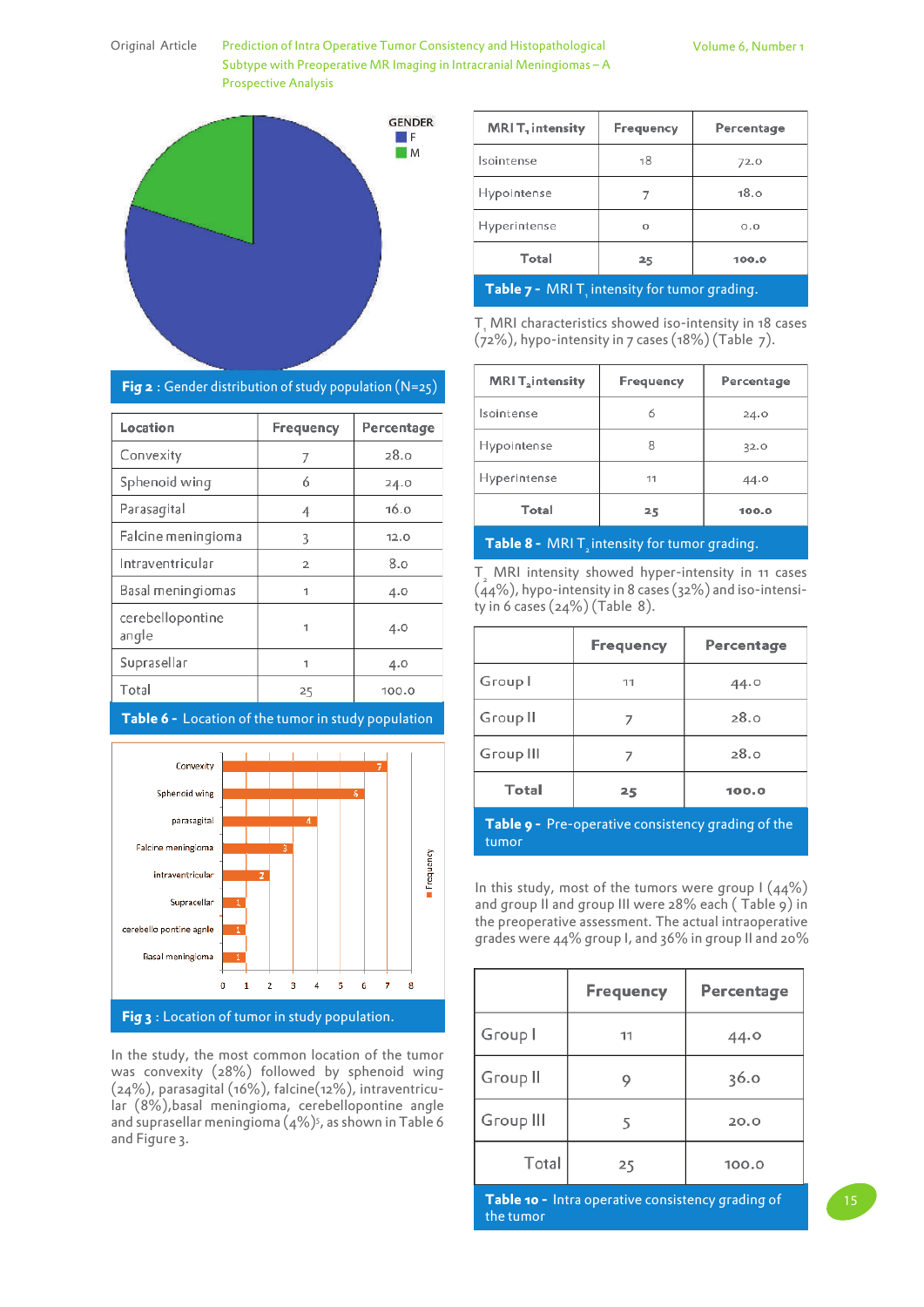#### Original Article Prediction of Intra Operative Tumor Consistency and Histopathological Volume 6, Number 1 Subtype with Preoperative MR Imaging in Intracranial Meningiomas – A Prospective Analysis

in group III (Table 10). In our study most of the tumors were in the group I (soft).

|           | Frequency | Percentage |
|-----------|-----------|------------|
| Group I   | 8         | 32.0       |
| Group II  | 6         | 24.0       |
| Group III | 11        | 44.0       |
| Group IV  | Ō         | 0.0        |
| Total     | 25        | 100.0      |

**Table 11 -** Pre-operative pathological type.

|           | Finequency | Percentage |  |  |
|-----------|------------|------------|--|--|
| Group I   | 18         | 72.0       |  |  |
| Group II  | 2          | 8.0        |  |  |
| Group III | ž          | 8.0        |  |  |
| Group IV  | 3          | 12.0       |  |  |
| Total     | 25         | 100.0      |  |  |

**Post-operative pathological typ** 

The predicted histopathological subtypes of meningiomas in the basis of MRI finding were as follows : group I: 8 cases (32%), group II: 6 cases (24%) and group III: 11 cases (44%) (Table 11). The actual histopathological subtypes were as follows : group I: 18 cases (72%), group II: 2 cases (8%), group III: 2 cases (8%) and group IV: 3 cases (12%) (Table 12).

Preoperative and the intra-operative grades of the tumor correlated perfectly in the 16 out of 25 cases. The kappa scoring for the consistency grading was

|                          | Intra operative greding |          |                  | Percentage | Kappa     |          |
|--------------------------|-------------------------|----------|------------------|------------|-----------|----------|
| Pre-operative<br>grading | Group                   | Group II | Graup III        | agreement  | statistic | P-valus. |
| Group I                  | 8                       | 3        | O                |            |           |          |
|                          | 72.7%                   | 33.3%    | $0.0\%$          |            |           |          |
| Group II                 | $\bar{2}$               | 4        | 1                | 64%        | 0.446     | 0.002    |
|                          | 18.2%                   | 44.4%    | 20.0%            |            |           |          |
|                          | 4                       | $^{2}$   | $\boldsymbol{A}$ |            |           |          |
| Group III                | 9.1%                    | 22.3%    | 80.0%            |            |           |          |

16 **Table 13 -** Correlation between pre and intraoperative consistency grading.

calculated to be 0.446 and the p-value was 0.002 with percentage agreement of 64%. Based on the kappa statistic value there is a moderate agreement.

|                                                                                            | Intra operative grading |                         |                  | Percentage | Kappa     | P-value |
|--------------------------------------------------------------------------------------------|-------------------------|-------------------------|------------------|------------|-----------|---------|
| Pre-operative<br>greding                                                                   | Group I                 | Group II                | <b>Greup III</b> | agreement  | statistic |         |
| Group I                                                                                    | 8                       | ż                       | Ó                |            |           |         |
|                                                                                            | 72.7%                   | 33.3%                   | 0.0%             | 64%        | 0.840     | 0.002   |
| Group II                                                                                   | $\overline{2}$          | ₫                       | î                |            |           |         |
|                                                                                            | 18.2%                   | 44.4%                   | 20.0%            |            |           |         |
| Group III                                                                                  | 1                       | $\overline{\mathbf{z}}$ | 4                |            |           |         |
|                                                                                            | 0.1%                    | 32.7%                   | 80.0%            |            |           |         |
| <b>Table 14 -</b> Correlation between pre and<br>post-operative histopathological subtype. |                         |                         |                  |            |           |         |

The correlation between the pre and postoperative histopathological subtypes showed a kappa score of 0.105 with p-value of 0.239 and percentage of agreement is 36%. The magnitude of inter user agreement on the basis of kappa statistics was only a slight agreement

### Illustrative Cases

CASE 1: Anterior  $1/3$  rd falcine meningioma (Fig  $4,5,6$ )



**Fig 4** : Preoperative MRI of a middle 1/3rd falcine meningioma with a preoperative consistency of group-II (intermediate consistency).



**Fig 5** : Completely excised falcine meningioma specimen with Intraoperative consistency of group-I (soft).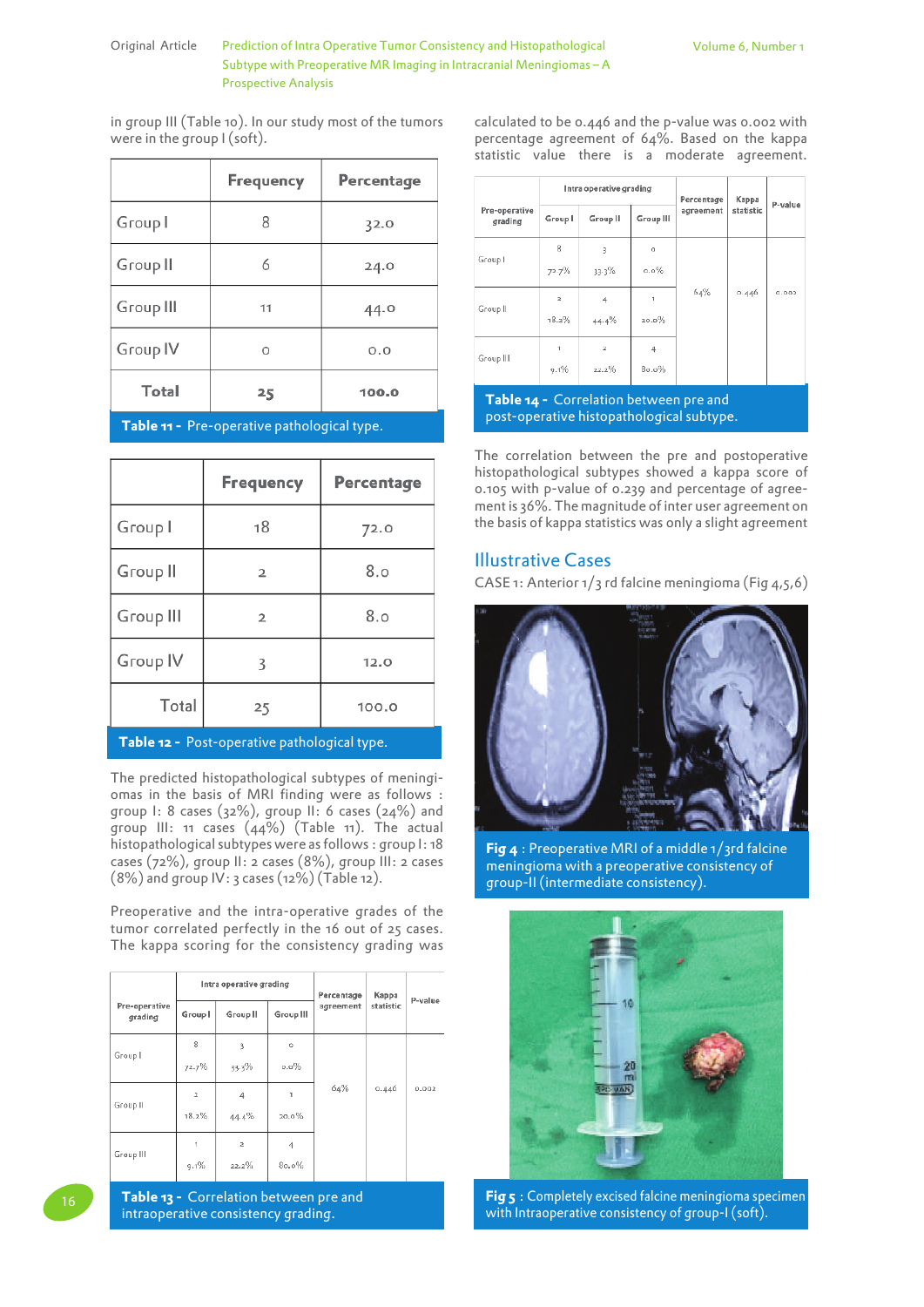Original Article Prediction of Intra Operative Tumor Consistency and Histopathological Subtype with Preoperative MR Imaging in Intracranial Meningiomas – A Prospective Analysis



**Fig 6** : Post-operative CT brain of anterior falcine meningioma showing complete excision of the tumor with post-op changes.

CASE 2: Case of left parietal convexity meningioma  $(Fiq 7,8,9)$ .



**Fig 7** : Pre-operative MRI showing left parietal convexity meningioma with Preoperative consistency of group-I (soft).



**Fig 8** : Image showing the completely excised convexity meningioma.Intraoperative consistency of group-II (intermediate consistency).



**Fig 9** : Post-operative CT brain(contrast) showing post-operative changes with tumor bed hematoma and no residual tumor.

Twenty five operated cases of intracranial meningiomas have been analyzed in this study and correlation has been made between MRI appearance and intra-operative consistency and MRI and the histopathological subtypes. An attempt also made to correlate predicted consistency on the basis of MRI and actual intra-operative consistency and to correlate predicted histopathological subtypes based on the MRI and actual histopathological sub types. In the present study,  $T_2$  hyper-intensity and  $T_1$  hypo-intensity correlated with soft meningiomas,  $T_{1}$  iso-intensity and  ${\tt T}_{\scriptscriptstyle 2}$  iso to hyper-intensity correlated with intermediate consistency meningiomas,  $T_{1}$  hyper-intensity and  $T_{2}$ hypo-intensity correlated with firm meningiomas. Correlation of the image characteristics with various grades of the tumor was similar to previous similar studies. The following results have been derived from this study:

- 1.  $T_{1}$  and  $T_{2}$  weighted MRI were the sequences used in this study  $T_1$ -hypo-intensity and  $T_2$ -hyper-intensity correlated with soft tumor,  $T_1$ -hyper-intensity and  ${\sf T}_\textsf{\scriptsize 2}$ -hypo-intensity correlated with firm tumor.
- 2.  $T_{2}$ -hypo-intensity correlated with fibrous and psammomatous subtypes,  $T_{2}$ -hyperintensity correlated with angioblastic tumors and  $T_{2}$ -iso-intensity correlated with transitional and meningothelial subtypes.
- 3. Preoperative prediction of the tumor consistency from the MRI correlated with the actual intra-operative consistency in 64% of cases.
- 4. Preoperative prediction of the pathological type from the MRI correlated with actual histopathological report in 36% of cases.

#### **Discussion**

Prior information about the meningioma consistency and histopathological subtypes help in planning surgery and further follow-up. Some of the important factors that affect the decision making in surgical approach and resection of the tumors are tumor size, growth patterns, and invasion of the neurovascular structures and the consistency of the tumor. Many authors have reported that consistency is also a major limiting factor in the surgeon's ability to achieve complete resection of intracranial meningiomas. Little et al (2005)<sup>6</sup> reported in their series of petroclival meningiomas that risk of cranial nerve deficits increased with a multitude of factors, one being a tumor with fibrous consistency. The grading system as proposed by Zada et al (2013) for intra-operative consistency is easy to use method for the assessment of the intra-operative tumor consistency. Over the past few decades the tumor consistency has become an important variable of meningioma surgery as evolving minimally invasive options exist for removing a variety of skull base tumors. The ability to accurately predict the consistency of meningioma preoperatively based on MRI findings helps in selection of appropriate surgical approach and also provides more information regarding the requirement for a staged resection or additional challenges related to consistency.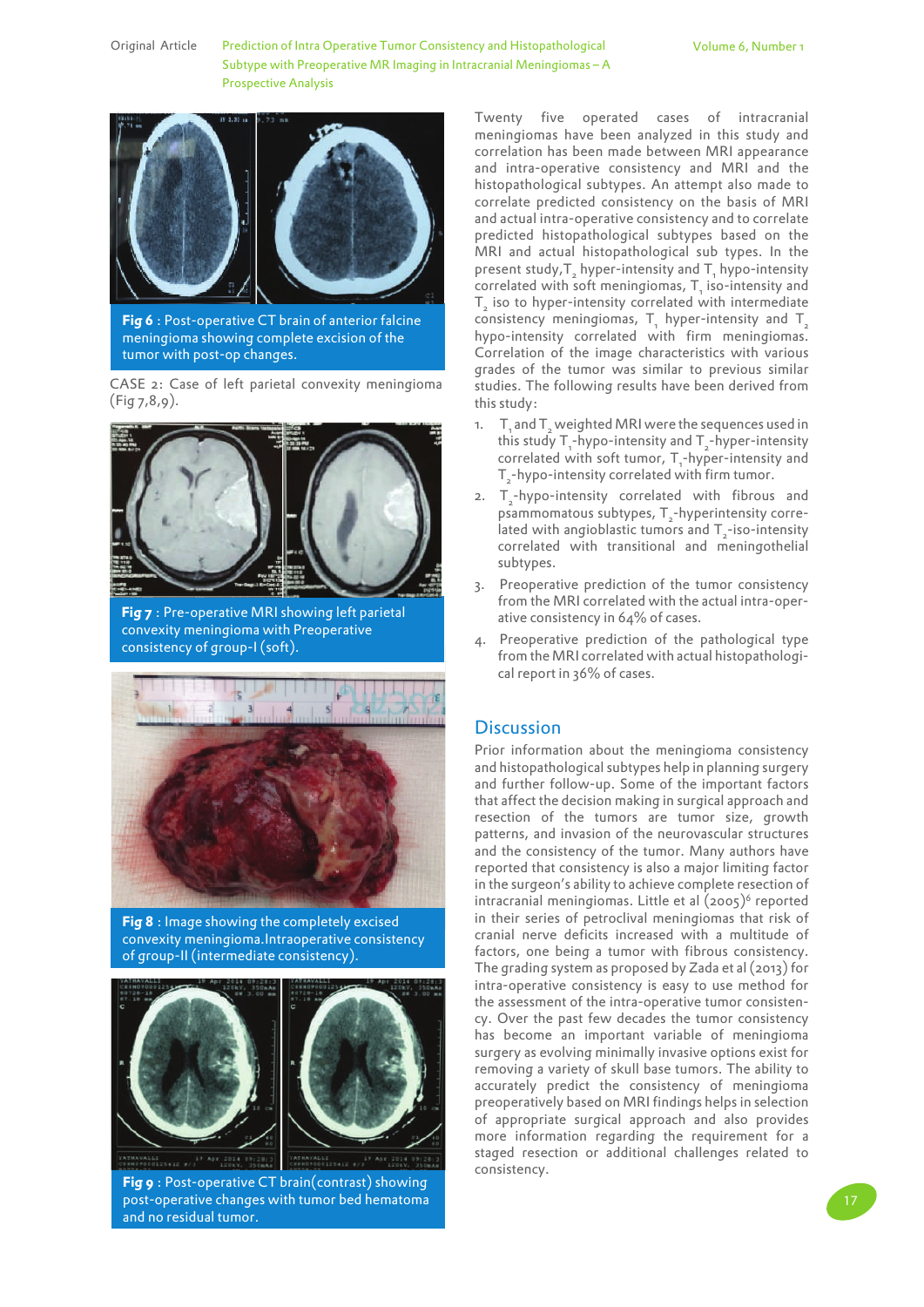#### Original Article Prediction of Intra Operative Tumor Consistency and Histopathological Volume 6, Number 1 Subtype with Preoperative MR Imaging in Intracranial Meningiomas – A Prospective Analysis

of skull base tumors. The ability to accurately predict the consistency of meningioma preoperatively based on MRI findings helps in selection of appropriate surgical approach and also provides more information regarding the requirement for a staged resection or additional challenges related to consistency.

Hoover et al (2011)<sup>7</sup> in his series of 101 meningiomas, found that 50 meningiomas were soft and 51 meningiomas were firm. The association of T2 hypo-intensity with firmness and  $T_{2}$  hyper-intensity with softness were statistically significant in his study and overall sensitivities for detecting soft and firm consistency were 90% and 56% respectively.

Kashimura et al  $(2007)^8$  predicted the tumor consistency using fractional anisotropy (FA) value calculated from the preoperative MR diffusion tensor imaging found that FA values of hard tumors were higher than those of the soft tumors and concluded that FA value was significant predictor of tumor consistency.

In the present study,  $T_{2}$  hyper-intensity and  $T_{3}$ hypo-intensity correlated with soft meningiomas, T iso-intensity and  $T_{2}$  iso to hyper-intensity correlated with intermediate consistency meningiomas,  $T<sub>1</sub>$ hyper-intensity and  $T_{2}$  hypo-intensity correlated with firm meningiomas.Correlation of the image characteristics with various grades of the tumor was similar to previous similar studies.

In our series we analyzed the correlation between the  ${\tt T}_{\!\scriptscriptstyle 2}$  MRI intensity and the histopathology of the tumor. Maiuri et al  $(1999)^9$  in her study of 35 cases of intracranial meningiomas to determine the intraoperative consistency found that meningiomas  $T<sub>2</sub>$ hyper-intense were soft and more frequently of angioblastic or syncytial subtypes, tumors that are T hypo-intense or hypo-isointense were mostly of fibroblastic or transitional subtypes. In their series, meningiomas that are  $T_{2}$  hypointense were mainly fibroblastic,  $T_{2}$  hyper-intense were mainly syncytial, angioblastic and party transitional and  $T_{2}$  iso-intense meningiomas were mainly transitional and partly fibroblastic and syncytial. In her study Maiuri et alconsidered the correlation of MR appearance with other pathologic findings. The cellularity of the tumor seems to be one of the main factors that determine the different signal intensity of various subtypes. Indeed, fibroblastic meningiomas which are mainly hypo-iso-intense have a lesser cell density; on other hand, syncytial and angioblastic meningiomas which are mainly hyper-intense on  $\mathsf{T}_{_2}$  have a higher cellular density. However when the relationship between the cellularity and the signal intensity is analyzed in each single subtype, the correlation is weak and probably not significant. The vascularity of meningiomas seems to be well correlated with the MR appearance. In Maiuri et al and Chen et al<sup>10</sup> studies, hyper-intensity on  ${\sf T}_\mathrm{z}$  weighted images predicted microscopical hypervascularity. Angioblastic meningiomas were almost always hyperintense on  ${\sf T}_{_2}$  weighted images.

Somaya et al  $(1995)^n$  studied the  $T_{2}$  intensity of 40 patients and correlated with histological sub types; the mean signal intensity scores on  $\mathsf{T}_\mathsf{2}$  of the fibrous type of meningiomas were lower than those of other sub types and they concluded that meningiomas hypointense on  ${\sf T}_{\sf_2}$  are composed primarily of fibrous elements.

In the present series, the preoperative prediction of histological subtypes was correct only in 36% of cases. The transitional, meningothelial, fibroblastic, psammomatous and angioblastic subtypes were predicted more easily than other subtypes.

 ${\sf T}_{\sf_{2}}$  weighted MRI sequence were useful in prediction of consistency and histological subtypes than  $\mathsf{T}_i$  weighted sequence.

The limitations of this study are relatively small sample of cases and less histological subtypes of meningiomas treated. Similar study involving larger number of cases and more varieties of histological subtypes will help to clarify the position better. This is the first time such a study has been conducted in Indian population.

We propose to continue this study on a larger number of cases of meningioma.

# References

- 1) Cushing H, Eisenhardt L. Meningiomas: Their classification, Regional Behaviour, Life History and Surgical End results.BMLA.1938;27(2):185.
- 2) Mc Dermott MW, Wilson CB. Meningiomas. In : Youmans JR (Ed.) Neurological Surgery 4th Edition. WB Saunders, Philadelpha ; 1996 : 2782-825.
- 3) Suzuki Y, Sugimoto T, Shibuya M, Sugita K, Patel SJ. Meningiomas: Correlation Between MRI Characteristics And Operative Findings Including Consistency. Acta Neurochir (Wein).1994; 129(1-2):39-46.
- 4) Zada G, Yashar P, Robison A, Winer J, Khalessi A, Mack WJ et al. A proposed grading system for standardizing tumor consistency of intracranial meningiomas. Neurosurg Focus. 2013 ; 35  $(6)$ : E<sub>1</sub>.
- 5) Al-Mefty O, Abdulrauf S, Haddad GF. Meningiomas. In : Winn HR (Ed.). Youmans Neurological Surgery. Philadelphia : Elsevier Saunders ; 2011 : 1426-49
- 6) Little KM, Friedman AH, Sampson JH, Wanibuchi M, Fukushima T. Surgical management of petroclival meningiomas: Defining resection goals based on risk of neurological morbidity and tumor recurrence rates in 137 patients. Neurosurg. 2005;56(3):546-59.
- 7) Hoover JM, Morris JM, Meyer FB: Use of pre-operative magnetic resonance imaging T1 and T2 sequences to determine intraoperative meningioma consistency. Surg Neurol Int. 2011; 2:142.